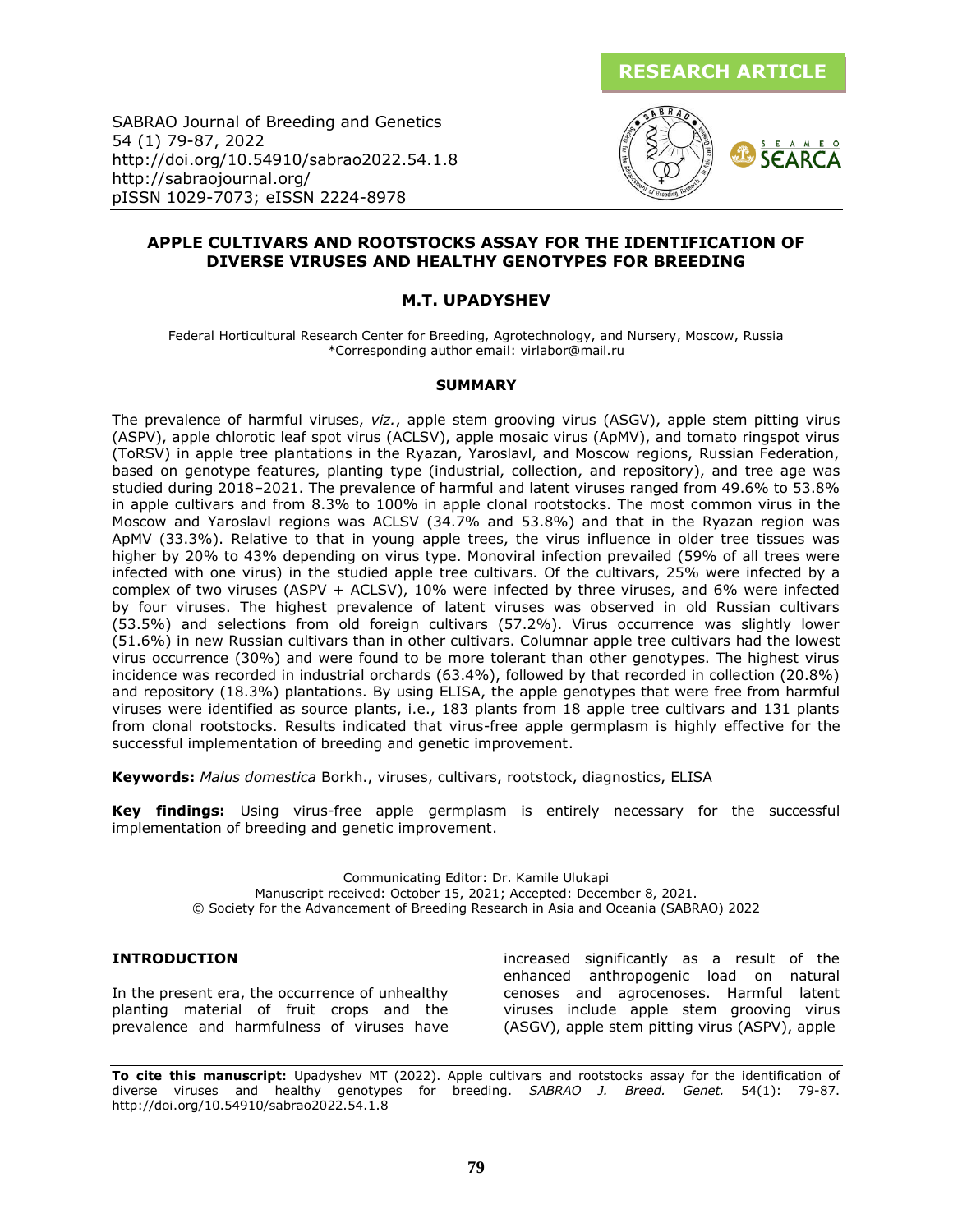chlorotic leaf spot virus (ACLSV), and apple mosaic virus (ApMV). Latent pome crop viruses are mainly spread by infected planting material (Hadidi *et al*., 2011; Katwal *et al*., 2016; Megrelishvili *et al*., 2017).

Latent viruses are widespread in seed crop plantations worldwide. In Korea, 47.6% of apple trees are infected with three different viruses, i.e., ACLSV, ASGV, and ASPV, but not by ApMV (Cho, 2015; Cho *et al*., 2016). Other studies reported a high prevalence of latent viruses (97.3%) in apple trees in Korea (Lee *et al*., 2020). In India, a survey of 17 apple plantations revealed that the frequencies of ASGV, ASPV, ACLSV, and ApMV range from 5.4% to 92% (Katwal *et al*., 2016). In 13 provinces in China, 65% to 80% of apple trees are infected with viruses, with infection by a complex of two or more viruses being highly prevalent (Ji *et al*., 2013). The overall prevalence of dormant viruses in apple trees in Georgia is 23% (Megrelishvili *et al*., 2017), whereas that in Tunisia is 80% (Mahfoudhi *et al*., 2013). In the Russian Federation, the prevalence of viruses in apple trees from the end of the 20th century to the second decade of the 21st century ranged from 42% to 50% (Prikhodko and Magomedov, 2011; Upadyshev *et al*., 2014; Metlitskaya *et al*., 2018).

Harmful viruses result in apple yield losses of 7% to 48% (Clever and Stehr, 1996). ACLSV in combination with other viruses reduce apple yields by 10% to 30% (Cieniewicz and Fuchs, 2016; Fuchs, 2016). ASGV, ASPV, and tomato ringspot virus (ToRSV) cause necrosis and phloem and xylem dysfunction in the grafting zone that results in reduced growth, leaf chlorosis, and eventually decreased productivity. ApMV infections in susceptible cultivars cause yield reductions of up to 50% (Fuchs, 2016).

Reducing viral diseases in horticultural crops is possible only through the wide introduction and use of virus-free planting material obtained from specialized scientific centers for breeding. Regular monitoring is entirely needed to control the spread of viruses and the development of possible epiphytotic diseases (Kulikov and Upadyshev, 2015; Kulikov *et al*., 2018). The national standard of the Russian Federation GOST R 53135-2008 states that the planting material of pome crops must be free from viruses, i.e., ASGV, ASPV, ACLSV, and ApMV.

A virus-free collection of apple trees is crucial for breeding purposes (Keshavarz and Hajnajari, 2021). Many countries have planned programs and the exchange of resistant plant genetic resources to reduce the spread of viruses domestically (Barba *et al*., 2015; Motyleva *et al*., 2021). In the majority of the countries, the gene banks of fruit and small fruit crops are stocked with pest- and diseasefree planting materials that have been screened for varietal purity, productivity, and genetic stability (FAO, 2014; Borisova *et al*., 2018). In German fruit crop gene banks, 75% of apple cultivars are identified as matching varietal types (Höfer *et al*., 2019).

Gene banks should be preserved *in situ* (botanical gardens and collections in the field) and *ex situ* (under artificial conditions; greenhouses; and laboratories, including cryopreservation and *in vitro*) in consideration of the Global Plant Conservation Strategy (Jackson and Kennedy, 2009; Ren *et al*., 2019). In the United States, the gene pool conservation system includes more than 20 gene banks with approximately 540 000 plant and seed samples (Bretting *et al*., 2011). The German Federal gene pool contains more than 151 000 *ex situ* samples (Oppermann *et al*., 2015). In the Russian Federation, the largest collection of plant genetic resources, which comprises 320 000 samples (1.2 million storage units), is in the Federal Research Center the N.I. Vavilov All-Russian Institute of Plant Genetic Resources [\(https://www.gov.](https://www.gov/) spb.ru/static/writable/ckeditor/uploads/2021/0 3/25/32/1272). The *in situ* conservation of genetic resources is considered preferable given the possibility of species development under changing environmental conditions.

The objectives of the present study are to determine the prevalence of the harmful viruses ASGV, ASPV, ACLSV, ApMV, and ToRSV in apple cultivars and rootstocks depending on the region, varietal characteristics, planting type, and age and to identify and isolate virusfree genotypes for subsequent use in future breeding efforts.

# **MATERIALS AND METHODS**

## **Experimental conditions**

This study was carried out during 2018–2021 at the Laboratory of Virology, Federal Horticultural Research Center for Breeding, Agrotechnology, and Nursery, Moscow. The samples for the diagnosis of ASGV, ASPV, ACLSV, ApMV, and ToRSV were acquired from industrial apple plantations in the Moscow, Ryazan, and Yaroslavl regions. All three regions have a temperate continental climate. Ryazan (Ryazan 54°37ʹ north latitude, 39**°**41ʹ east longitude) is in south Moscow, and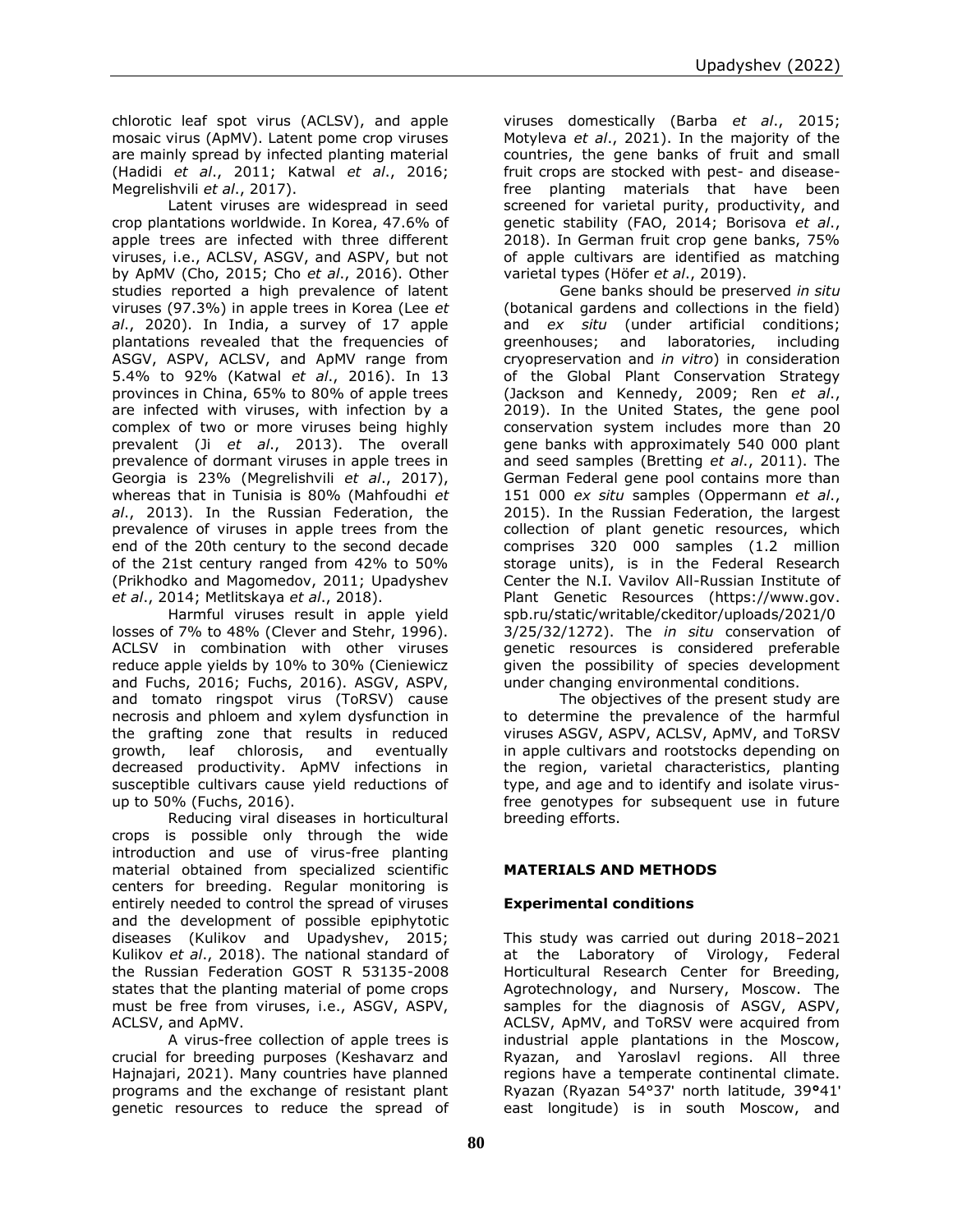Yaroslavl (Yaroslavl 57°52ʹ north latitude, 39°12ʹ east longitude) is located north of Moscow (Moscow 55°45ʹ north latitude, 37°36ʹ east longitude). In Ryazan, the average annual temperature is  $+4.6$  °C, the average precipitation is 450–550 mm, and the vegetation period is 230–250 days. In Yaroslavl, the average annual air temperature is −5.0 °C, the average precipitation is 500– 600 mm, and the vegetation period 165–170 days. In the Moscow region, the average annual air temperature is  $+3.5$  °C, the average rainfall is 420–640 mm, and the vegetation period is 170 days.

## **Data recorded**

The virus infection index of leaf samples was determined. The infection index was calculated as the ratio of sample extinction to the extinction of the negative control, i.e., 1.0 to 1.59: no virus; 1.6 to 1.99: probable infection; and 2.0 and higher: reliable infection. A total of 319 apple trees were tested, and 1920 virus tests were performed.

## **Chemicals**

The ELISA for ASGV, ACLSV, ApMV, and ToRSV was performed by using diagnostic kits containing immunoglobulins, conjugates, and positive and negative controls from Loewe, Germany. Diagnostic kits were also used in the ELISA for ASPV and were obtained from Bioreba AG, Switzerland. All other chemical substances chosen for the analysis were of analytical quality (minimal purity 99%) and were bought from Sigma–Aldrich, USA, and Panreac Applichem, Spain.

### **Sample preparation**

Leaf samples were selected from four sides of the apple tree crown, from the middle part of the crown, and from the base of the shoot. Three leaves were taken from each side of a twig, and a composite sample was prepared. Leaf samples were homogenized in sample (conjugate) buffer containing PBS buffer (pH 7.4) with the addition of 2% polyvinylpyrrolidone and 0.2% bovine serum albumin. The samples were homogenized at the ratio of 200 mg of leaves per 3 ml of sample buffer. After homogenization, the samples were centrifuged on a Beckmann J2- 21 M/E centrifuge (UK) at 2500 rpm for 20 min at +4 **°**C. The supernatant was plated in Costar (USA) 96-well microplates at the amount of 200 μl per well in two replicates.

### **ELISA**

Sandwich ELISA was performed in accordance with the method described by Clark and Adams (1977). The coating buffer (pH 9.6) for immunoglobulins contained 1.59 g l<sup>−1</sup>Na<sub>2</sub>CO<sub>3</sub>, 2.93 g  $I^{-1}$  NaHCO<sub>3</sub>, and 0.2 g  $I^{-1}$  NaN<sub>3</sub> in distilled water. The coating buffer was applied to the microplates and incubated in a refrigerator at +4 **°**C for 16 h. The microplates were washed three times with PBS wash buffer (pH 7.4). After washing, the samples were applied to the microplates and incubated at +4 °C for 16 h. After incubation, the microplates were washed four times with PBS wash buffer (pH 7.4). The conjugate was diluted at the rate of 1:200 in conjugate buffer. The conjugate was applied to the microplates and incubated in a TS-1/80 SPU thermostat (Russia) at +37 °C for 4 h. The microplates were washed three times with PBS wash buffer (pH 7.4). Then, 1 mg ml<sup>-1</sup>4-nitrophenylphosphate was added to the substrate buffer (97 ml  $l^{-1}$  diethanolamine, 0.2 g  $I^{-1}$  NaN<sub>3</sub> distilled water, pH 9.8). The substrate buffer was applied to the microplates at  $+20$  °C in the dark. After 2 h, the results of the analysis were recorded on a Stat Fax 2100 (USA) plate photometer at the wavelength of 405 nm.

### **Statistical analysis**

For the comparative evaluation of the apple trees of different ages (8–10 and more than 20 years old), samples were taken from six apple cultivars (Lobo, Melba, Spartan, Antonovka, Papirovka, and Bogatyr') with five trees of each age. The results were expressed as the mean values of the infestation index with standard deviation. MS Excel (Microsoft Excel, v. 2016) software was used for statistical analysis.

### **RESULTS**

The prevalence of harmful latent viruses in apple tree stands in the three surveyed regions of the Russian Federation varied from 49.6% to 53.8% (Figure 1). The total prevalence rates of the viruses in the apple trees in all of the three surveyed regions did not differ significantly. However, the prevalence of individual viruses in different areas exhibited certain features. The most common virus in the Moscow and Yaroslavl regions was ACLSV (34.7% and 53.8%, respectively) and that in Ryazan region was ApMV (33.3%). This difference may be connected to the planting of different apple cultivars in various regions. In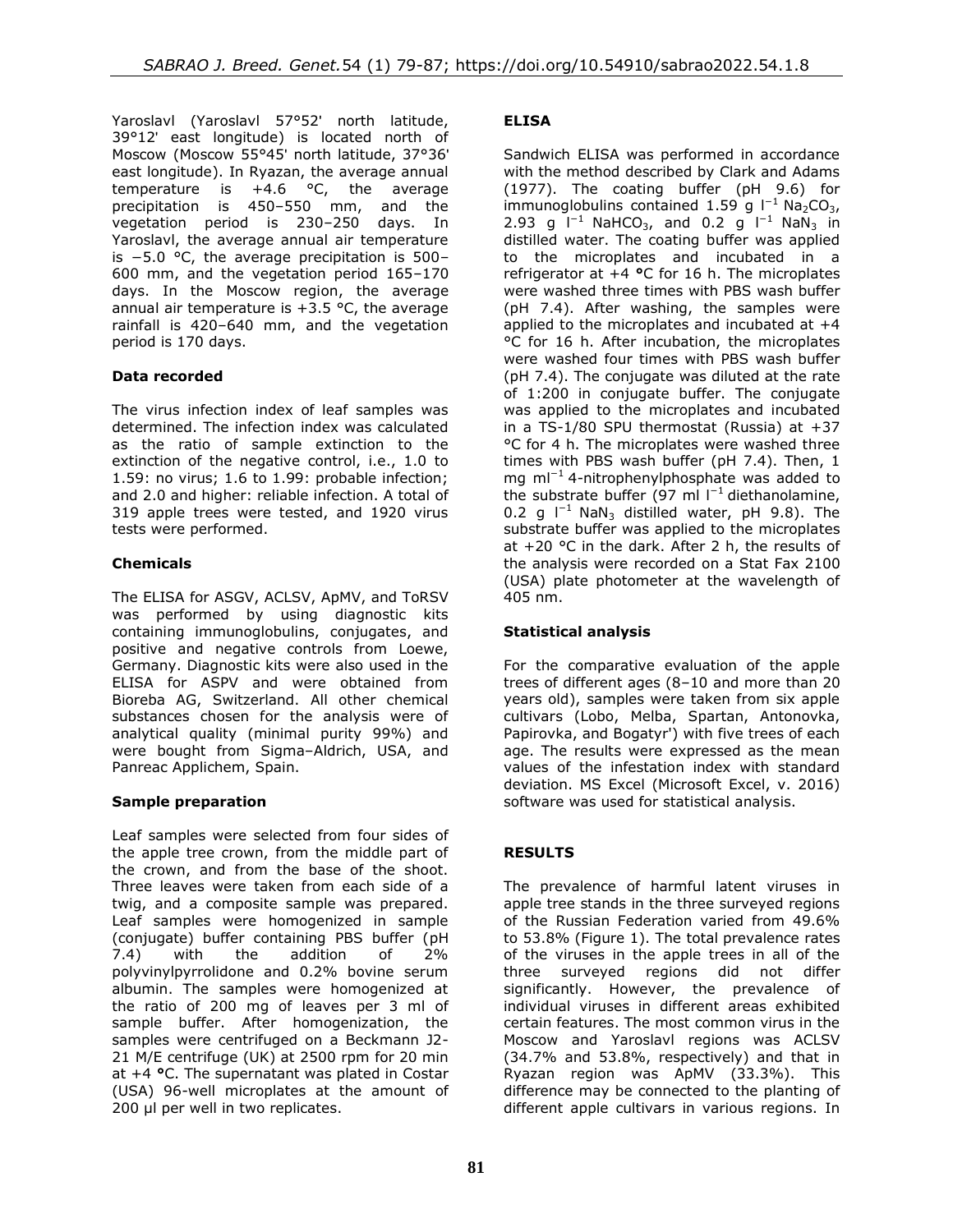

**Figure 1.** Prevalence of latent viruses in apple tree plantations in the Moscow, Ryazan, and Yaroslavl regions of the Russian Federation.

| Table 1. Virus infection indexes of apple trees depending on age and virus type. |  |  |  |
|----------------------------------------------------------------------------------|--|--|--|
|----------------------------------------------------------------------------------|--|--|--|

| Age of trees (years) | ASPV           | ASGV           | <b>ACLSV</b>   | AnMV           |
|----------------------|----------------|----------------|----------------|----------------|
| $8 - 10$             | $1.2 \pm 0.08$ | $1.0 \pm 0.06$ | $1.4 \pm 0.11$ | $1.5 \pm 0.10$ |
| 20 or more           | $1.5 \pm 0.09$ | $1.2 \pm 0.07$ | $2.0 \pm 0.15$ | $1.5 \pm 0.12$ |
|                      |                |                |                |                |

Mean of 5 determination  $\pm$  standard deviation

the Yaroslavl and Ryazan regions, old Russian cultivars ('Antonovka' and 'Papirovka') dominated, whereas new and old Russian cultivars and foreign breeding material were dominant in the Moscow region. ASPV had higher prevalence rates (15.5%–16.2%) than ASGV (1.0%–5.6%).

An examination of industrial apple tree stands of different ages revealed that the infection indexes of the studied viruses tended to increase as the ages of the trees increased (Table 1). The indexes of ASPV, ASGV, and ACLSV infection in 20-year old apple trees were 25%, 20%, and 43% higher than those in 8–10-year old trees. Monoviral infection prevailed in apple tree cultivars. Specifically, of all trees, 59% were infected by one virus; 25% were infected by a complex of two viruses  $(ASPV + ACLSV)$ ; and  $10\%$  and  $6\%$  were infected by three and four viruses, respectively.

The analysis of virus prevalence in apple tree cultivars of different origins revealed that old Russian cultivars (53.5%) and old cultivars of foreign selection (57.2%) had the highest prevalence of viruses (Figure 2). The

virus incidence in new Russian cultivars was also rather high (51.6%) but was relatively low in columnar apple tree cultivars (30%). The highest frequencies of ASPV were found in old Russian cultivars (34.8%) and old cultivars obtained from foreign selections (40.2%). The other viruses were characterized by lower frequencies, i.e., ACLSV by 15% and 16.3% and ApMV by 10.9% and 12.8% (Table 2). ASGV was more often diagnosed in old Russian cultivars (17%) than in other cultivars.

The most infected (43%–100%) apple cultivars were 'Antonovka', 'Orlovskoe polesye', and 'Sinap Orlovskii,' which were mainly affected by ASPV. The virus prevalence in apple tree clonal rootstocks varied from 8.3% to 100% (Table 3). The semidwarf clonal rootstock 62-396 showed the highest infection prevalence. Specifically, 69.7% of the trees of this rootstock were infected by ACLSV. The medium-growing clonal rootstock 54-118 was mainly infected by ACLSV and was characterized by the low occurrence of other viruses. The strong-growing clonal rootstock 57-490 was characterized by the low occurrence of viruses.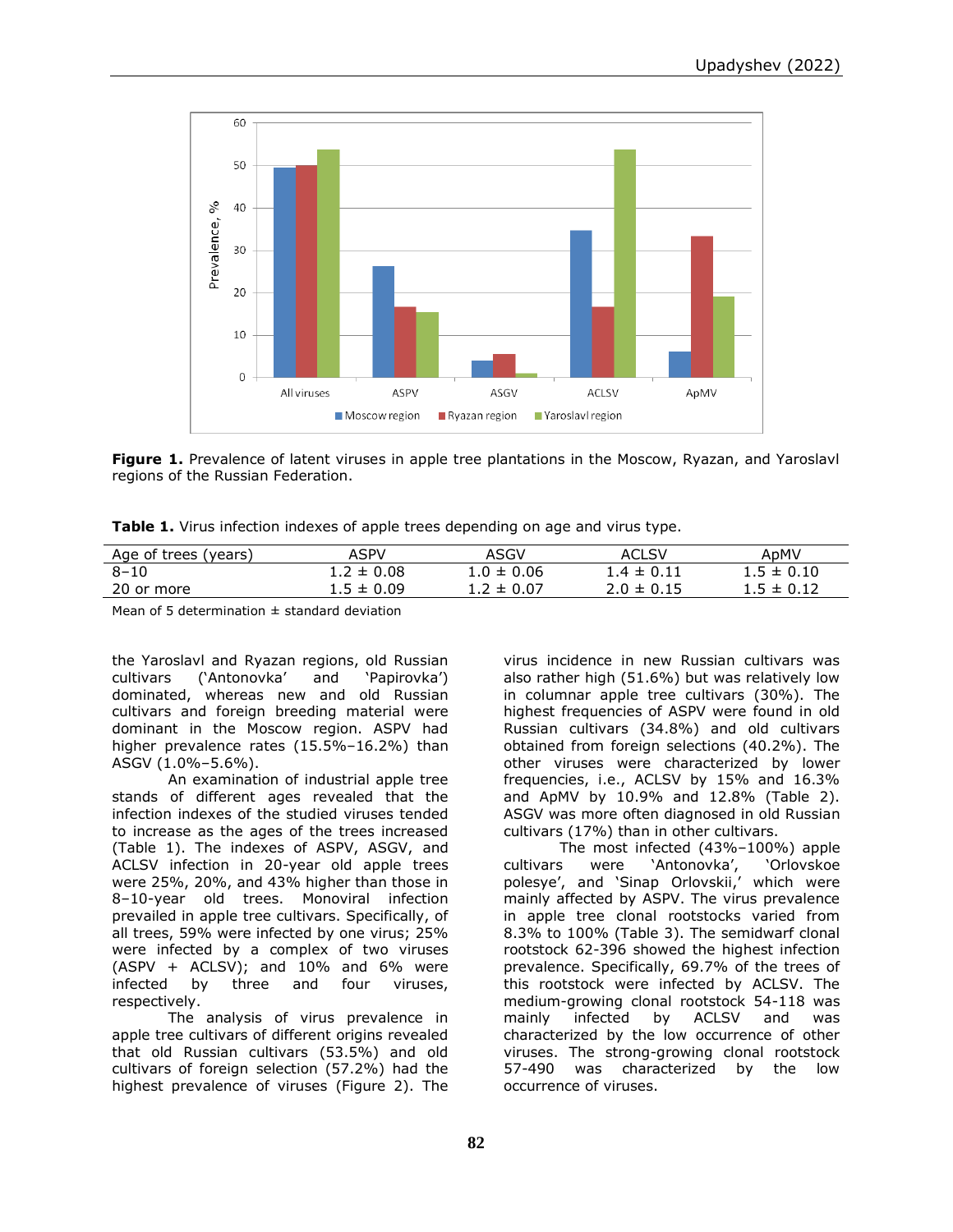

**Figure 2.** Prevalence of latent viruses (%) in apple cultivars in accordance with breeding affiliation (2018–2021).

| Table 2. Prevalence of latent viruses in apple cultivars depending on breeding affiliation (2018-2021). |  |  |  |  |
|---------------------------------------------------------------------------------------------------------|--|--|--|--|
|                                                                                                         |  |  |  |  |

| Breeding affiliation of cultivars                                                                                        | <b>ASPV</b><br>'%) | ASGV<br>(9/0) | <b>ACLSV</b><br>(9/0) | ApMV<br>(0/0) |
|--------------------------------------------------------------------------------------------------------------------------|--------------------|---------------|-----------------------|---------------|
| Old Russian cultivars (Antonovka, Papirovka, Sinap Orlovsky,<br>Orlik, Konfetnoe)                                        | 34.8               | 17.0          | 15.0                  | 10.9          |
| New Russian cultivars (Orlovskoye Polesie, Svezhest, Imrus,<br>Podarok Grafskomu, Marat Busurin, Mayak Zagorya, Legenda) | 26.4               | 8.6           | 12.4                  | 2.8           |
| Old cultivars of foreign selection (Lobo, Melba, Spartan, and<br>Mantet)                                                 | 40.2               | 6.3           | 16.3                  | 12.8          |
| New Russian column-shaped cultivars (Valyuta, Triumph,<br>Ostankino)                                                     | 20.0               | 6.7           | 6.7                   | 0.0           |

| Clonal<br>rootstocks | General prevalence<br>of viruses $(\% )$ | ASPV $(% )$ | ASGV $(% )$ | ACLSV (%) | ApMV $(% )$ |
|----------------------|------------------------------------------|-------------|-------------|-----------|-------------|
| 54-118               | 27.6                                     | ـ. .        | 9.4         | 18.2      | 3.7         |
| 57-490               | 3.8                                      | 3.8         | 0.0         | 3.8       | 3.8         |
| 62-396               | 69.7                                     | 0.0         | 8.3         | 69.7      |             |

**Table 3.** Virus prevalence in apple tree clonal rootstocks (Moscow region).

In apple trees in the Moscow region, the prevalence of harmful latent viruses varied from 42.6% to 63.4% depending on plantation type (Table 4). The highest prevalence of viruses was found in industrial apple tree orchards (63.4%). Virus prevalence was lower by 18.3% and 20.8%, respectively, in repository and collection plantations. In all plantations, the most common virus was ACLSV, which ranged from 42.3% to 58.5% in prevalence. ASPV had a relatively high prevalence in industrial orchards likely due to their apple cultivar composition. ASGV and

ApMV exhibited low prevalence, and ToRSV was not found in quarantined samples. Similar to the present study, a previous study did not detect ToRSV in 98 samples obtained from 48 apple cultivars grown under Iranian conditions (Keshavarz and Hajnajari, 2021). Of the apple trees, 48.5%, 48.5%, and 3% were infected by one, two, and three viruses, respectively.

All of the studied apple cultivars and clonal rootstocks had virus-free plants (Table 5). The fruits of the apple cultivars 'Valuta', 'Konfetnoe', 'Mantet', 'Marat Busurin,' 'Podarok Grafskomu,' and 'Svezhest' were free from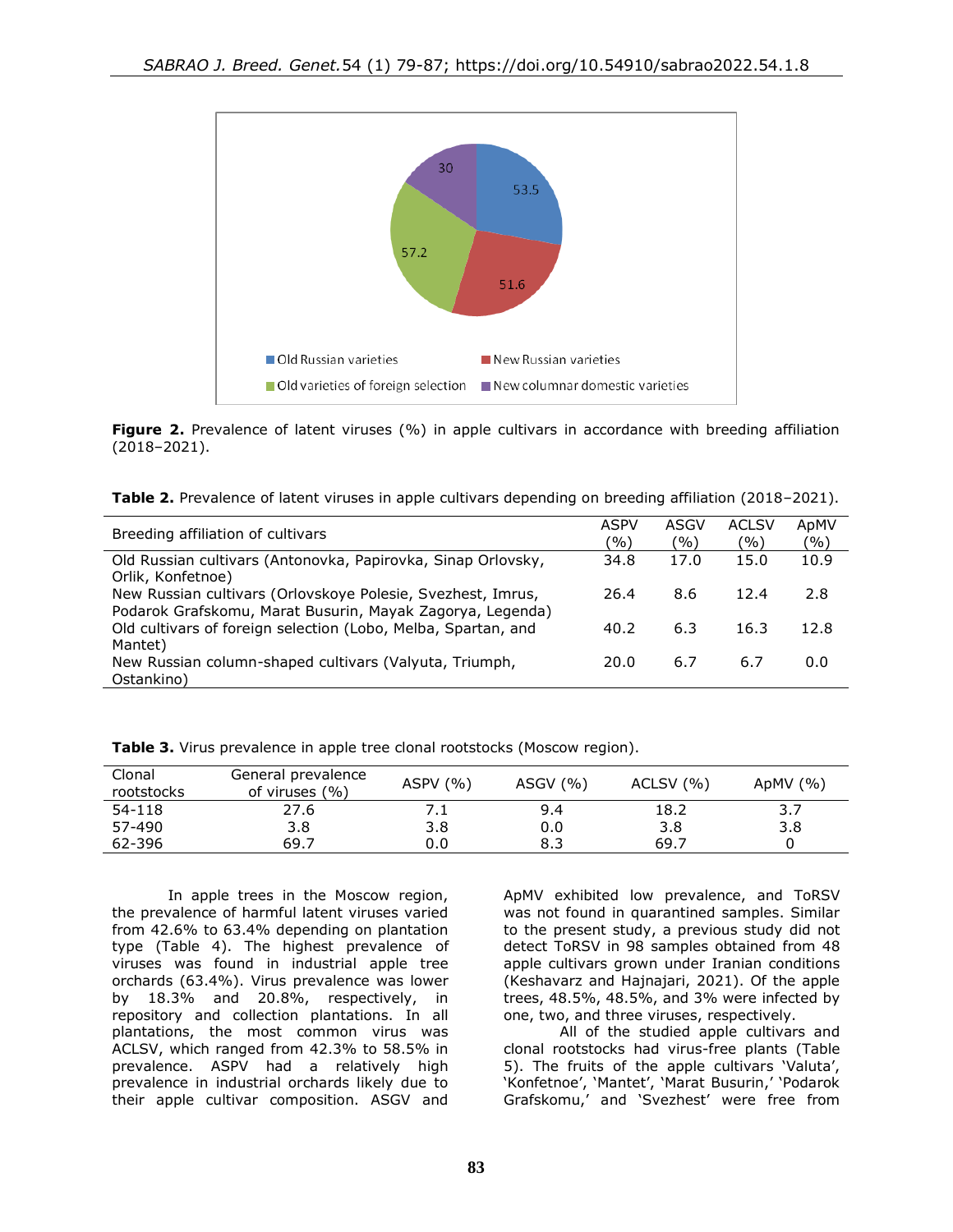|                        | Number of    | General prevalence | ASPV          | ASGV | ACLSV | ApMV | ToRSV |
|------------------------|--------------|--------------------|---------------|------|-------|------|-------|
| Plantation type        | test samples | of viruses $(\% )$ | $\frac{1}{2}$ | (%)  | ′%)   | (%)  | (%)   |
| Industrial garden      | 41           | 63.4               | 29.3          |      | 58.5  | 4.9  |       |
| Repository             | 71           | 45.1               | 9.9           |      | 42.3  |      |       |
| Collection plantations | 47           | 42.6               | 0.0           | 4.3  | 42.6  |      |       |
| Total                  | 159          | 52.2               | 12.6          | 1.9  | 48.4  |      |       |

**Table 4.** Virus prevalence in apple trees in different plantations in the Moscow region (2020–2021)**.**

**Table 5.** Yields of virus-free apple tree cultivars and clonal rootstocks.

| Apple cultivars and | clonal | Total number of tested           | Number of virus-free | Virus-free plant |
|---------------------|--------|----------------------------------|----------------------|------------------|
| rootstocks          |        | plants (units)<br>plants (units) |                      | yield (%)        |
| Cultivars           |        |                                  |                      |                  |
| Antonovka           |        | 24                               | 4                    | 16.7             |
| Bolotovskoe         |        | 8                                | 2                    | 25.0             |
| Chekhovskoe         |        | 26                               | 19                   | 73.1             |
| Imrus               |        | 10                               | 3                    | 30.0             |
| Kandil Orlovskij    |        | 9                                | $\overline{2}$       | 22.2             |
| Konfetnoe           |        | 21                               | 18                   | 85.7             |
| Lobo                |        | 17                               | 11                   | 64.7             |
| Mantet              |        | 15                               | 14                   | 93.3             |
| Marat Busurin       |        | 25                               | 22                   | 88.0             |
| Mayak Zagorya       |        | 27                               | 7                    | 25.9             |
| Melba               |        | 20                               | 13                   | 65.0             |
| Papirovka           |        | 14                               | 7                    | 50.0             |
| Podarok Grafskomu   |        | 17                               | 15                   | 88.2             |
| Rozhdestvenskoe     |        | 9                                | 6                    | 66.7             |
| Svezhest            |        | 13                               | 11                   | 84.6             |
| Spartan             |        | 27                               | 14                   | 51.9             |
| Triumph             |        | 22                               | 8                    | 36.4             |
| Valyuta             |        | $\overline{7}$                   | $\overline{7}$       | 100              |
| Total               |        | 311                              | 183                  | 58.8             |
| Clonal rootstock    |        |                                  |                      |                  |
| 54-118              |        | 98                               | 71                   | 72.4             |
| 57-490              |        | 52                               | 50                   | 96.2             |
| 62-396              |        | 33                               | 10                   | 30.3             |
| Total               |        | 183                              | 131                  | 71.6             |

harmful viruses. The fruit yields of these cultivars exceeded 80%. The virus-free plants of the cultivars 'Lobo', 'Melba', 'Papirovka', 'Rozhdestvenskoe', 'Spartan', and 'Chekhovskoe' were characterized by an average fruit yield (50%–73%). However, the virus-free plants of the apple cultivars 'Antonovka', 'Bolotovskoe', 'Imrus', 'Kandil Orlovskii,' 'Mayak Zagorya,' and 'Triumph' had low fruit yields of 16%–36%.

The virus-free plants of the apple clonal rootstocks 54-118 and 57-490 were characterized by high fruit yield, whereas that of rootstock 62-396 had a low yield. A total of 183 virus-free plants of 18 apple tree cultivars and 131 plants of clonal rootstocks were identified and isolated for further use in future breeding programs (Figure 3).

## **DISCUSSION**

The trend of apple virus spread observed in this work was generally the same as that found in other countries. Under Iranian conditions, 71.4%, 47.5%, and 18.5% of apple tree specimens are infected with ACLSV, ASPV, and ASGV, respectively (Keshavarz and Hajnajari, 2021). Therefore, ACLSV was the most common virus of Iranian apples. In India, ASPV, ACLSV, and ApMV have approximately equal prevalence rates of 17.2%, 16.8%, and 15.2%, respectively, with ASGV showing a slightly lower prevalence rate of 12% (Kumar *et al*., 2012). In Georgia, the prevalence rates of ASGV, ASPV, and ACLSV are insignificant at 11%, 8.5%, and 3.3%, respectively, and those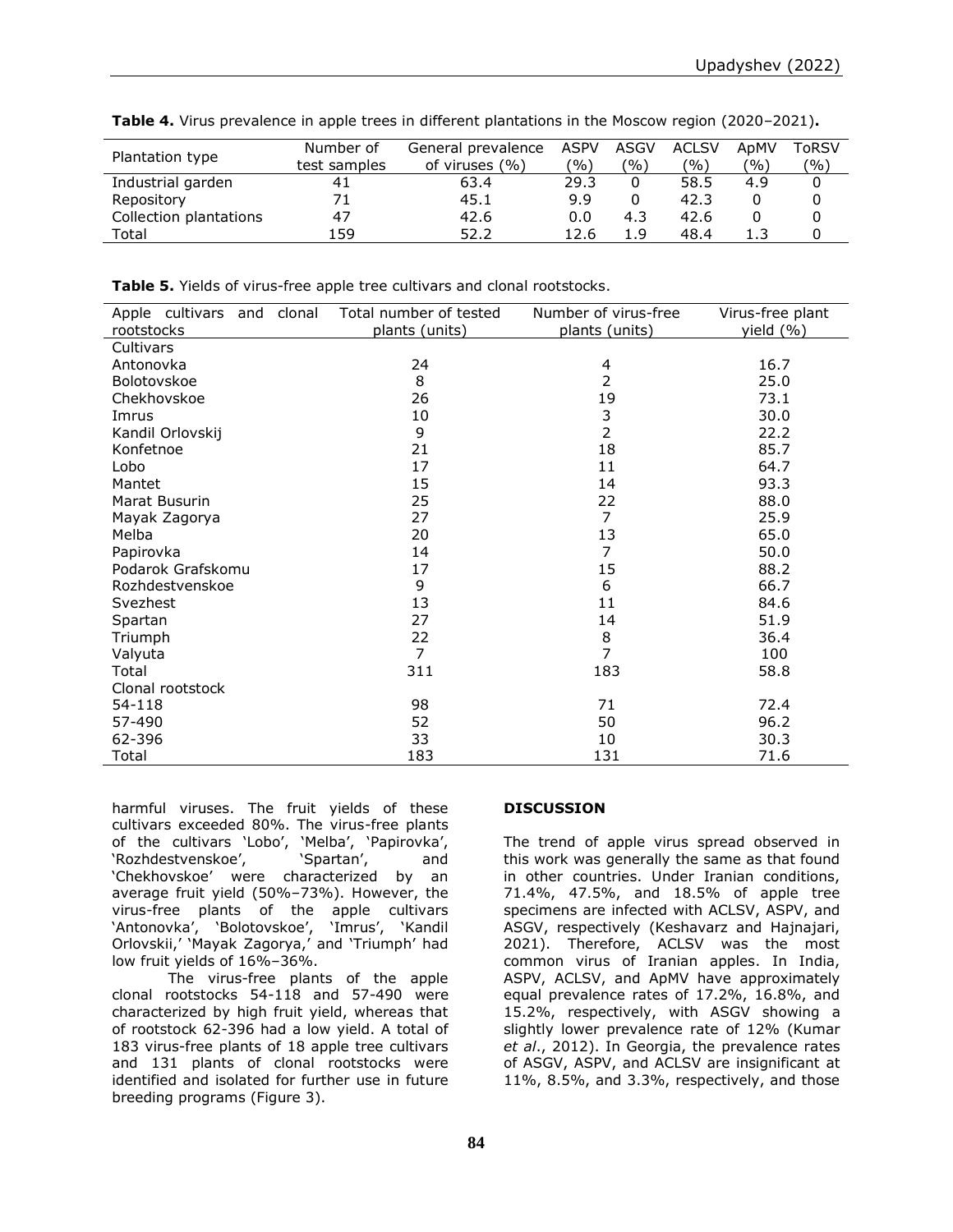

**Figure 3.** Apple tree cultivars free from harmful viruses (left) and clonal rootstocks 54–118 (right) under greenhouse conditions.

of ApMV have not been reported (Megrelishvili *et al*., 2017).

At the end of the  $20<sup>th</sup>$  century, ACLSV was more often detected in apple trees than other viruses; however, infection by ASPV, which is more harmful than other viruses, has increased in recent years, and ASGV has also been found in some apple plantations (Upadyshev *et al*., 2017; Metlitskaya *et al*., 2018). The above trend has also been observed In other apple-growing countries. In Tunisia, ASPV (46% of samples) is predominant among latent viruses in apple trees, followed by ACLSV (39%) and ApMV (4%) (Mahfoudhi *et al*., 2013).

In the present study, monoinfection by apple viruses was prevalent. Virus infection tends to increase with plant age due to the enhancement of virus accumulation in plant tissues. Similar trends of virus infection and spread were also reported in past studies (Prikhodko and Magomedov, 2011). Given the absence of the natural vectors of latent viruses, the virus-free status of industrial orchards and mother plantations could be maintained for a long time and even for more than 10 years by cultivating virus-free apples (Petrova *et al*., 2016).

Earlier researchers also reported a higher prevalence of monoinfection (64%) in the central region of the Russian Federation compared with that of infection with virus complexes (Prikhodko and Magomedov, 2011; Motyleva *et al*., 2021). ASPV + ACLSV is the most common virus complex (23%) observed under Tunisian conditions (Mahfoudhi *et al*., 2013), and the same trend was also reported in the present study. At the same time, in apple plantations in China, infection by a

complex of four latent viruses has the highest prevalence (27%), and infection by a complex of two viruses (ASPV + ACLSV) has the lowest (0.6%) (Ji *et al*., 2013). Moreover, in Korea, 84.8% of apple tree specimens are infected with a complex of two or more viruses, with monoinfection accounting for 12.4% of tree infection (Lee *et al*., 2020). Differences in the structure and prevalence of virus infection in different countries are likely related to different varietal compositions, age, and other plantation parameters.

In the present study, the highest prevalence of latent viruses was found in old cultivars of the Russian Federation and selections of old foreign apple breeding material. In past studies, the highest virus infestation was also observed in apple tree cultivars of foreign selection (76.5%), followed by that in old and new cultivars of Russian local selection, of which 48.4% and 44.6% of the samples, respectively, were infected. Some other studies reported that the apple cultivars 'Antonovka', 'Mantet', 'Lobo', and 'Welsi' are the most commonly infected genotypes (Prikhodko and Magomedov, 2011).

Rootstocks and scions should be virusfree to obtain virus-free grafted apple plants. In the early stage, apple seedlings are virusfree because virus transmission is not established through apple seeds. However, clonal rootstocks should be tested for the presence of major harmful viruses.

## **CONCLUSIONS**

The characteristics of harmful latent viruses in apple tree agrocenoses were established on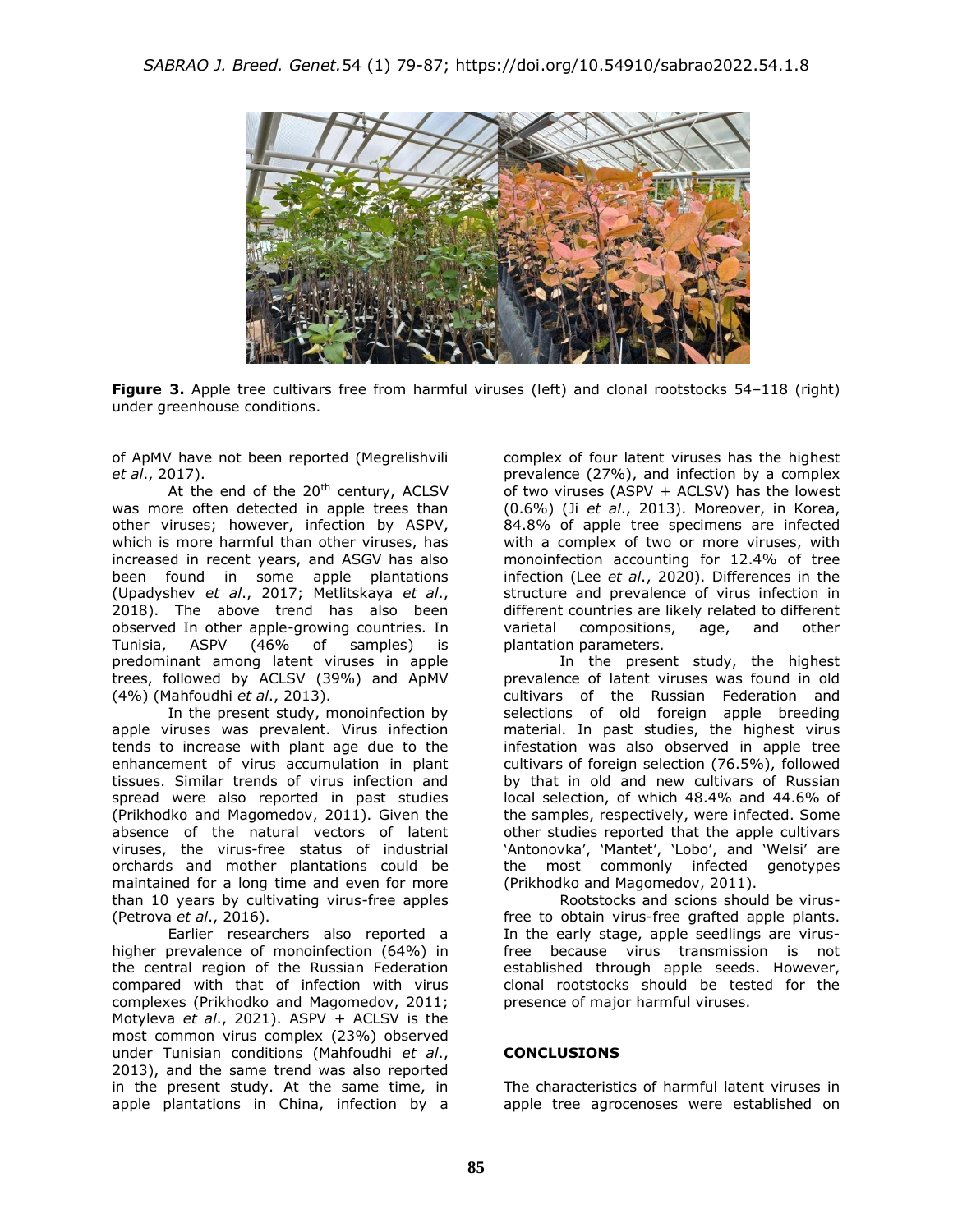the basis of location, age, and varietal composition. The prevalence of harmful latent viruses in apple cultivars ranged from 49.6% to 53.8% and that in apple clonal rootstocks ranged from 8.3% to 100%. The most common virus in the Moscow and Yaroslavl regions was ACLSV (34.7% and 53.8%) and that in the Ryazan region was ApMV (33.3%). Depending on virus type, virus concentration was 20%– 43% higher in the tissues of older apple trees than in young apple trees. Of the studied apple tree cultivars, 59% were infected by one virus, 25% were infected by a complex of two viruses (ASPV + ACLSV), 10% were infected by three viruses, and 6% were infected by four viruses. The highest prevalence of latent viruses was found in old Russian cultivars (53.5%) and old cultivars of foreign breeding material (57.2%). The occurrence of viruses was slightly lower (51.6%) in new Russian apple cultivars than in other cultivars. The lowest occurrence of various viruses (30%) was reported in columnar apple tree cultivars. The highest prevalence of viruses was found in an industrial apple tree orchard (63.4%), whereas low percentages of 18.3% and 20.8% were found in repository and collection plantations, respectively. ASPV had a relatively high prevalence (29.3%) in industrial apple orchards. Candidate apple genotypes that were free from viruses as indicated by ELISA results were identified and isolated from source plants, i.e., 183 plants from 18 apple tree cultivars and 131 plants from clonal rootstocks.

### **REFERENCES**

- Barba M, Ilardi V, Pasquini G (2015). Control of pome and stone fruit virus diseases. Ed.(s): Loebenstein G, Katis NI. *Adv. Virus Res. Acad. Press*. 91: 47-83.
- Borisova A, Kulikov I, Tumaeva T, Knyazeva I (2018). The creation of modern gene pool banks, a fundamental task for solving the import substitution problem. Proc. VIII Int. Sci. and Pract. Conf. Biotechnology as an Instrument for Plant Biodiversity Conservation (physiological, biochemical, embryological, genetic, and legal aspects). Yalta, Russia – Simferopol, pp. 28 (in Russian).
- Bretting PK, Kinard GR, Millard MJ, Gardner CA, Cyr PD (2011). The role of the germplasm resources information network (GRIN) in unifying the U.S. National Plant Germplasm System (NPGS). *Eur. Plant Genet. Resour. Conf*.: 7.
- Cho IS (2015). New approaches of the molecular assays and the surveys of fruit tree viruses in commercial orchards. Ph.D. Thesis,

Chungnam National University, Daejeon, Korea, pp. 1-150.

- Cho IS, Igori D, Lim S, Choi G-S, Hammond J, Lim H-S, Moon JS (2016). Deep sequencing analysis of apple infecting viruses in Korea. *Plant Pathol. J*. 32: 441-451.
- Cieniewicz E, Fuchs M (2016). Apple Chlorotic Leaf Spot Virus. New York State IPM Program, New York, pp. 1-2.
- Clark MF, Adams AN (1977). Characteristics of the microplate method of enzyme-linked immunosorbent assay for the detection of plant viruses. *J. Gen. Virol.* 34: 475–483.
- Clever M, Stehr R (1996). Ergebnisse einer Leistingsprüfung zwischen virusfreien und nicht virusfreien Kernobstsorten. *Mitt. Obstbauversuchringes des Alten Landes*. 51(6): 236-247.
- FAO (2014). Genebank Standards for Plant Genetic Resources for Food and Agriculture. Rev. ed. Rome: 1-181.
- Fuchs M (2016). Virus transmission and grafting practices. *New York Fruit Quart*. 24(2): 25- 27.
- Hadidi A, Barba M, Candresse T, Jelkmann W (2011). Virus and virus-like diseases of pome and stone fruits. *Am. Phytopathol. Soc*. ISBN:978-0-89054-501-0.
- Höfer M, Flachowsky H, Hanke MV (2019). German Fruit Genebank – looking back 10 years after launching a national network for sustainable preservation of fruit genetic resources. *J. für Kulturpflanzen*. 71(2/3): 41-51.
- Https://www.gov.spb.ru/static/writable/ckeditor/uplo ads/2021/03/25/32/1272.
- Jackson PW, [Kennedy](https://www.sciencedirect.com/science/article/pii/S136013850900212X#!) K (2009). The global strategy for plant conservation: A challenge and opportunity for the international community. *Trends in Plant Sci*. 14(11): 578–580.
- Ji Z, Zhao X, Duan H, Hu T, Wang S, Wang Y, Cao K (2013). Multiplex RT-PCR detection and distribution of four apple viruses in China. *Acta Virol*. 57(4): 435-441.
- Katwal VS, Handa A, Thakur PD, Tomar M (2016). Prevalence and serological detection of apple viruses in Himachal Pradesh. *Plant Pathol. J*. 15: 40-48.
- Keshavarz T, Hajnajari H (2021). Evaluation of apple cultivars to four pome fruit viruses in Iranian National Collection of Kamalshahr Horticulture Research Station, Karaj. *Arch. Phytopath. Plant Prot.* 54(13-14): 918-932.
- Kulikov IM, Upadyshev MT (2015). Ways of solving the problems of improving the health of horticultural crops from viruses. *Plant Prot. Quarant*. 7: 10-12 (in Russian).
- Kulikov IM, Zavrazhnov AI, Upadyshev MT, Borisova AA, Tumaeva TA (2018). Scientific and methodological foundations of industrial agricultural technology for the production of certified planting material of fruit and berry crops in the Russian Federation. *Hort. Viticul*. 1: 30-35 (in Russian).
- Kumar S, Singh RM, Ram R, Badyal J, Hallan V, Zaidi AA, Varma A (2012). Determination of